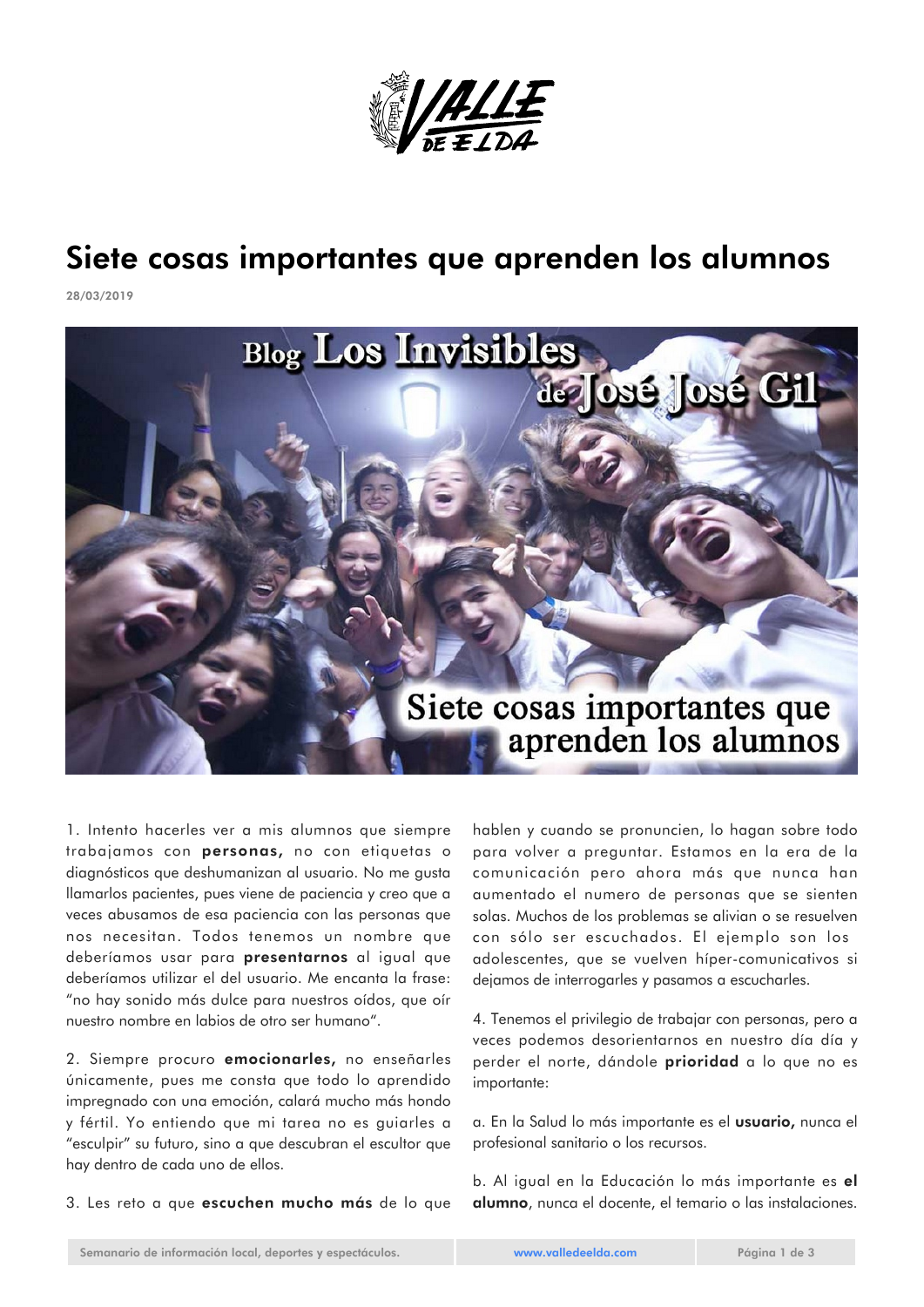Los que han pasado por mi tutela saben que tengo en la vitrina una muñequita de 10 cm de altura que me recuerda lo más importante (el usuario) y cuando vamos a poner en marcha un nuevo protocolo la pongo encima de la mesa para no perder el punto de referencia.

5. Utilizo siempre el principio de Pigmalión: esperar siempre lo mejor y más sorprendente del otro, independientemente de su aspecto, origen, antecedentes y por supuesto género Todos los días trabajo con menores que vienen obligados por los padres, servicios sociales o la justicia; que no quieren escuchar y no están dispuestos a volver. Pero les trato como los adolescentes incomprendidos que fueron, por ejemplo Marie Curie o Alfred Einstein. Empleo mis modestos recursos personales, en que descubran el potencial que llevan dentro, dando más relevancia a la persona que al problema que los ha traído a mi unidad.

6. Me encanta contar anécdotas, pequeñas historias, cuando quiero mostrar algo. Es el sistema más antiguo que tiene el ser humano de transmitir conocimientos y emociones. El hombre más primitivo, se reunía alrededor del fuego para calentarse y comer, mientras escuchaba las hazañas de valientes cazadores o de sus ancestros.

7. Estoy convencido de que mi trabajo va más allá de lo que me pagan; tengo una deuda con la sociedad que entre otras cosas me ha permitido vivir en paz, tener una educación y una sanidad de mucha calidad y además gratuita.

Creo que no somos conscientes de todo lo que se nos da, hasta que no vemos familias inmigrantes que están dispuestas a morir con sus hijos, por tener algo que nosotros no valoramos.

Este artículo también lo podéis encontrar en el blog <http://www.adiccionesadolescentes.es>

[https://www.youtube.com/watch?v=f4myEW7wvQg&feat](https://www.youtube.com/watch?v=f4myEW7wvQg&feature=youtu) [ure=youtu](https://www.youtube.com/watch?v=f4myEW7wvQg&feature=youtu)

Mi próximo artículo se titulará:

## "¿Por qué se drogan los adolescentes?"

Gracias al trabajo de Sara Cremades González (Maestra y filóloga), podemos tener este artículo en ingles:

## **Seven important things that students learn**

1. I try to make my students understand that we

always work with people, rather than diagnoses that dehumanize them. I don't like to call them patients, since the word comes from 'patience', and sometimes we tend to abuse the people that really need us. Everyone has a name that we can use to **introduce ourselves**, as well as we should do with our patients. I love the sentence: "there is no better sound for our ears than listen to hear our name from another human being's lips".

- 2. I always try to excite them, not just teach them. It is a fact that everything we learn with a touch of emotion will leave a deeper mark. I can understand that my job is not telling them how to 'design' their future, but making them discover the designer each of them has inside.
- 3. I challenge them to listen rather than talk, and when they talk, they might for clarification of what someone is saying. We live in the era of communication; yet, now more thanever, more people feel alone. Just being listened to can solve most of those problems. One clear example is teenagers, who become really communicative when we stop interviewing them and start listening to them.
- 4. We've got the privilege of working with people, but sometimes we can feel confused in our own everyday lives and lose our way, giving **priority** to the non-important things:
- a. In the Health System the most important thing is the patient, never the counselor or the resources.
- b. Just like in Education, the most important thing is the student, not the teacher, the syllabus or the facilities. Those who have been tutored by me know that in my glass cabinet I've got a little doll 10 cm long that reminds me that the most important thing is the patient, and when we start a new protocol I always put it on my table not to loose my point of reference.

5. I always use the **Pyamalion's** principle: always expect the best and the most surprising things from others, no matter their aspect, origin, antecedents or gender. Every day I work with teenagers that come to see me forced by their parents, social services or justice; who do not want to listen nor want to come back. However, I treat them as the misunderstood teenagers that were, for instance, Marie Curie or Alfred Einstein. I use my modest personal resources to try to make them discover the potential they have inside, giving more relevance to the person than to